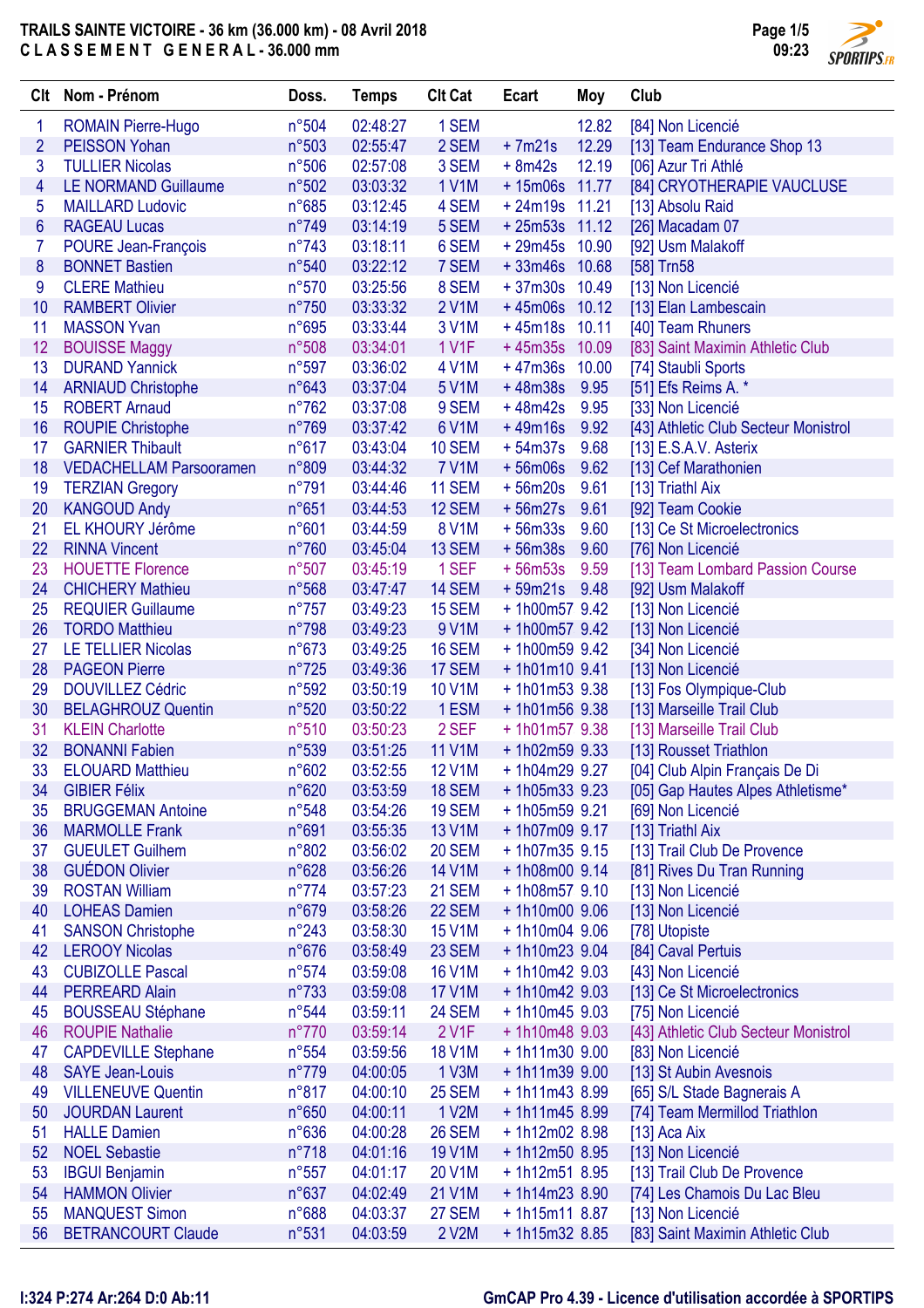

| Clt | Nom - Prénom                   | Doss.          | <b>Temps</b> | <b>Clt Cat</b>     | Ecart            | Moy | Club                                |
|-----|--------------------------------|----------------|--------------|--------------------|------------------|-----|-------------------------------------|
| 57  | NADOULEK Daphné                | n°509          | 04:04:17     | 3 SEF              | $+1h15m518.84$   |     | [13] Marseille Trail Club           |
| 58  | <b>DISAPIO Anthony</b>         | n°590          | 04:05:16     | <b>28 SEM</b>      | $+1h16m508.81$   |     | [13] Non Licencié                   |
| 59  | <b>TREYER Marie</b>            | $n^{\circ}827$ | 04:05:55     | 1 V <sub>2</sub> F | + 1h17m29 8.78   |     | [13] Non Licencié                   |
| 60  | <b>MARCEL Nicolas</b>          | n°690          | 04:05:57     | 22 V1M             | $+1h17m318.78$   |     | [43] Non Licencié                   |
| 61  | <b>LAVIGNE Sebastien</b>       | n°668          | 04:06:02     | <b>29 SEM</b>      | +1h17m36 8.78    |     | [31] Tontons Trailers               |
| 62  | <b>STEENBERGEN Paul</b>        | n°788          | 04:07:13     | <b>30 SEM</b>      | $+1h18m478.74$   |     | [13] Non Licencié                   |
| 63  | <b>QUEMERE Yves</b>            | $n^{\circ}746$ | 04:08:01     | 23 V1M             | $+1h19m358.71$   |     | [04] Team Kem S                     |
| 64  | <b>POTY Bertrand</b>           | $n^{\circ}742$ | 04:08:09     | 3 V2M              | $+1h19m438.70$   |     | [13] Non Licencié                   |
| 65  | <b>RIZZOLI Jean-Baptiste</b>   | $n^{\circ}761$ | 04:10:03     | <b>31 SEM</b>      | $+1h21m378.64$   |     | [83] Courtforest                    |
| 66  | <b>MICHEL Frederi</b>          | $n^{\circ}703$ | 04:10:12     | 24 V1M             | $+1h21m468.63$   |     | [13] Non Licencié                   |
| 67  | <b>THOMAS Julien</b>           | $n^{\circ}795$ | 04:10:24     | <b>32 SEM</b>      | $+1h21m588.63$   |     | [75] Non Licencié                   |
| 68  | <b>BERREWAERTS Bernard</b>     | n°819          | 04:11:22     | 2 V3M              | + 1h22m56 8.59   |     | [13] Trail Club De Provence         |
| 69  | <b>KIENNEMANN Jérôme</b>       | $n^{\circ}653$ | 04:12:12     | 25 V1M             | +1h23m46 8.57    |     | [13] Aix Athle Provence*            |
| 70  | <b>GRAS Guillaume</b>          | $n^{\circ}626$ | 04:13:01     | <b>33 SEM</b>      | $+1h24m358.54$   |     | [13] Team Thug                      |
| 71  | <b>BLARDONE Cedric</b>         | n°536          | 04:13:01     | <b>34 SEM</b>      | $+1h24m358.54$   |     | [01] Non Licencié                   |
| 72  | <b>JEUNIAU Aymeric</b>         | n°648          | 04:13:07     | <b>35 SEM</b>      | $+1h24m418.53$   |     | [59] Non Licencié                   |
| 73  | <b>DECHAUX Hervé</b>           | n°581          | 04:13:25     | <b>36 SEM</b>      | $+1h24m58$ 8.52  |     | [13] Martigues Sports Athle         |
| 74  | <b>DISAPIO Cédric</b>          | n°589          | 04:14:47     | 37 SEM             | $+1h26m208.48$   |     | [13] Non Licencié                   |
| 75  | <b>PARCHEMIN François</b>      | $n^{\circ}729$ | 04:15:03     | <b>38 SEM</b>      | +1h26m37 8.47    |     | [13] Triathl Aix                    |
| 76  | <b>LUCZAK Laurent</b>          | n°681          | 04:15:09     | 26 V1M             | +1h26m43 8.47    |     | [13] Non Licencié                   |
| 77  | <b>VIDALIES Pierre</b>         | n°814          | 04:15:21     | <b>39 SEM</b>      | $+1h26m558.46$   |     | [65] S/L Stade Bagnerais A          |
| 78  | <b>SAUVAGE Damien</b>          | $n^{\circ}777$ | 04:15:30     | 40 SEM             | $+1h27m04$ 8.45  |     | [91] Non Licencié                   |
| 79  | <b>ROBIN Dominique</b>         | $n^{\circ}764$ | 04:15:31     | 4 V2M              | +1h27m05 8.45    |     | [78] Non Licencié                   |
| 80  | DAVOUST Jean                   | $n^{\circ}577$ | 04:15:37     | <b>27 V1M</b>      | $+1h27m118.45$   |     | [13] Free Trail Marseille           |
| 81  | <b>ARCHIER Pascal</b>          | $n^{\circ}780$ | 04:15:38     | 41 SEM             | + 1h27m12 8.45   |     | [84] Non Licencié                   |
| 82  | <b>JACOB Thierry</b>           | n°826          | 04:16:09     | 28 V1M             | $+1h27m438.43$   |     | [13] Non Licencié                   |
| 83  | <b>LABBE Quentin</b>           | n°658          | 04:16:25     | 42 SEM             | + 1h27m59 8.42   |     | [75] Non Licencié                   |
| 84  | <b>COLANGE Alain</b>           | $n^{\circ}753$ | 04:16:44     | 5 V2M              | $+1h28m188.41$   |     | [43] Sng - Chukids 42               |
| 85  | <b>GIRAUDEAUX Vincent</b>      | n°621          | 04:16:47     | 29 V1M             | $+1h28m218.41$   |     | [13] Non Licencié                   |
| 86  | <b>CLEMENT Florie</b>          | n°669          | 04:17:04     | 4 SEF              | +1h28m38 8.40    |     | [84] triathlon manosque             |
| 87  | <b>RECCOLE David</b>           | $n^{\circ}754$ | 04:17:49     | 30 V1M             | + 1h29m23 8.38   |     | [74] Les Chamois Du Lac Bleu        |
| 88  | <b>TOMEZYK Michel</b>          | $n^{\circ}797$ | 04:18:41     | 6 V2M              | $+1h30m158.35$   |     | [13] Aix Athle Provence*            |
| 89  | <b>JAUFFRET Andre</b>          | $n^{\circ}647$ | 04:19:09     | <b>7 V2M</b>       | + 1h30m43 8.33   |     | [83] Non Licencié                   |
| 90  | <b>BENGUIGUI Christian</b>     | n°523          | 04:19:10     | 8 V2M              | $+1h30m448.33$   |     | [13] Trail Club De Provence         |
| 91  | <b>BERGER Grégory</b>          | n°525          | 04:19:55     | 31 V1M             | $+1h31m28$ 8.31  |     | [38] Non Licencié                   |
| 92  | <b>EAST Daniel</b>             | n°598          | 04:20:07     | 32 V1M             | $+1h31m418.30$   |     | [13] Non Licencié                   |
| 93  | <b>BLACHERE Christian</b>      | $n^{\circ}533$ | 04:20:09     | 9 V2M              | $+1h31m438.30$   |     | [13] Non Licencié                   |
| 94  | <b>DUPRE Sophie</b>            | n°594          | 04:20:13     | 3 V1F              | $+1h31m478.30$   |     | [69] Lyon Mountain Trail            |
| 95  | <b>BEAUGERIE Jean-Baptiste</b> | $n^{\circ}519$ | 04:20:28     | 43 SEM             | +1h32m02 8.29    |     | [13] Non Licencié                   |
| 96  | <b>BERTOCCHIO Joel</b>         | n°530          | 04:20:44     | <b>10 V2M</b>      | $+1h32m18$ 8.28  |     | [13] Athletic Club Salonais *       |
| 97  | <b>TOUSSAINT Laurent</b>       | n°799          | 04:21:31     | 33 V1M             | $+1h33m058.26$   |     | [84] Non Licencié                   |
| 98  | <b>ORTIGOSA LIAZ Isabelle</b>  | $n^{\circ}723$ | 04:21:43     | 5 SEF              | $+1h33m178.25$   |     | [34] Non Licencié                   |
| 99  | <b>MANGIN Julien</b>           | $n^{\circ}687$ | 04:21:49     | 34 V1M             | $+ 1h33m23$ 8.25 |     | [74] Chamois Du Lac Bleu            |
| 100 | <b>CHAUVIN Vincent</b>         | $n^{\circ}565$ | 04:21:51     | 44 SEM             | $+1h33m258.25$   |     | [13] Non Licencié                   |
| 101 | <b>MARTIN Nicolas</b>          | $n^{\circ}646$ | 04:24:08     | 35 V1M             | $+1h35m428.18$   |     | [42] Non Licencié                   |
|     | 102 LEPETIT Francois-Xavier    | $n^{\circ}675$ | 04:25:02     | 45 SEM             | $+1h36m368.15$   |     | [13] Non Licencié                   |
| 103 | <b>BOISSONNIER Aurélie</b>     | $n^{\circ}537$ | 04:25:12     | 6 SEF              | $+1h36m468.14$   |     | [13] Ail Rousset                    |
|     | 104 LANGLOIS Julien            | n°664          | 04:25:39     | 36 V1M             | $+1h37m12$ 8.13  |     | [44] Ua Canton De Savenay           |
| 105 | <b>BOUEDEC Alan</b>            | n°542          | 04:25:47     | 46 SEM             | $+1h37m218.13$   |     | [13] Non Licencié                   |
|     | 106 SOLLAZZO Christophe        | $n^{\circ}787$ | 04:25:49     | 37 V1M             | $+1h37m23$ 8.13  |     | [13] Courir A Sausset               |
| 107 | <b>NICOLAS Aurélie</b>         | $n^{\circ}716$ | 04:26:20     | 7 SEF              | $+1h37m548.11$   |     | [13] Club Des Foulées Pelissannaise |
| 108 | <b>PANNEKEET Frédéric</b>      | $n^{\circ}726$ | 04:26:41     | 47 SEM             | $+1h38m158.10$   |     | [13] Caval Pertuis                  |
|     | 109 EBERHART Pascal            | n°599          | 04:27:19     | <b>11 V2M</b>      | + 1h38m53 8.08   |     | [13] S/L Saint-Cham Athletic Club   |
|     | 110 VICTORIN Marc-Olivier      | n°812          | 04:28:06     | 48 SEM             | $+1h39m408.06$   |     | [69] S/L Fc Ternay                  |
| 111 | <b>CARVI Martin</b>            | n°560          | 04:29:20     | 49 SEM             | + 1h40m54 8.02   |     | [57] Non Licencié                   |
|     | 112 VIGNIER Amélie             | n°815          | 04:30:17     | 8 SEF              | $+1h41m517.99$   |     | $[13]$ Tac                          |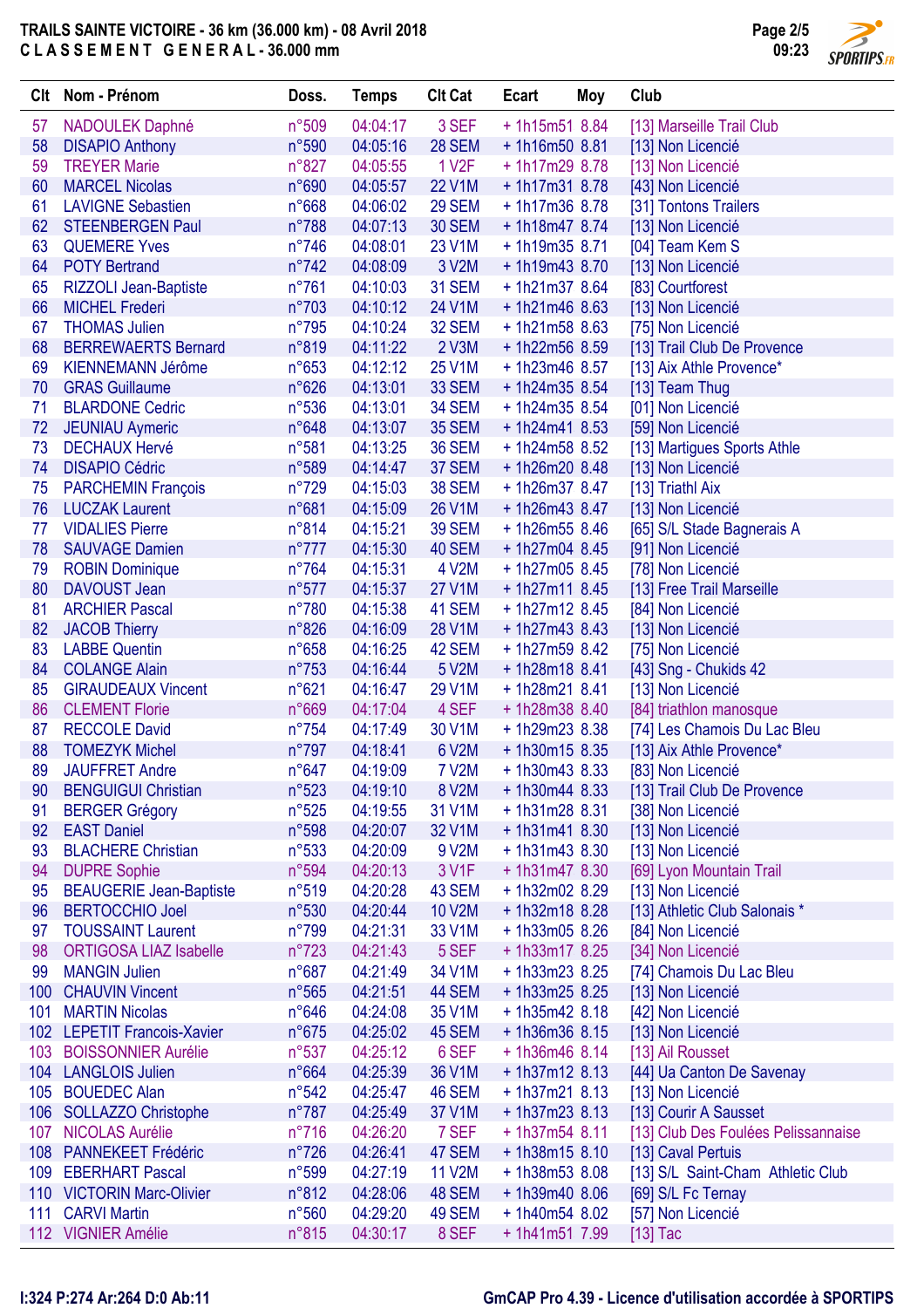

| 04:30:18<br><b>BOYLAUD Olivier</b><br>$n^{\circ}546$<br><b>12 V2M</b><br>$+1h41m527.99$<br>[13] Non Licencié<br>113<br><b>GONZALEZ Franck</b><br>$n^{\circ}624$<br>04:31:22<br>13 V2M<br>+ 1h42m56 7.96<br>114<br>[13] Marseille Trail Club<br>115 VETILLARD Charles<br>$n^{\circ}811$<br>04:31:23<br><b>50 SEM</b><br>+ 1h42m57 7.96<br>[13] Non Licencié<br>n°610<br>04:32:21<br><b>FEUNTEUN Jean-Luc</b><br><b>14 V2M</b><br>$+1h43m557.93$<br>[84] S/L Foulee De Varces Vif<br>116<br>n°821<br>04:32:32<br><b>51 SEM</b><br>$+1h44m06$ 7.93<br>117 YVON Romain<br>[75] Non Licencié<br>118<br><b>WIRTH Olivier</b><br>n°820<br>04:33:48<br>38 V1M<br>+ 1h45m22 7.89<br>[65] S/L Stade Bagnerais A<br><b>RACAUD Nicolas</b><br>$n^{\circ}747$<br>04:34:22<br>119<br><b>52 SEM</b><br>+1h45m56 7.87<br>[13] Phidippid Aix<br><b>HEMISSI Adnname</b><br>n°640<br>39 V1M<br>120<br>04:35:32<br>$+1h47m06$ 7.84<br>[13] Ce St Microelectronics<br>$n^{\circ}672$<br>121<br><b>ALBEROLA Ivan</b><br>04:35:33<br>40 V1M<br>+ 1h47m07 7.84<br>[13] Ce St Microelectronics<br>n°682<br>122 LUSSAGNET Pierre<br>04:36:09<br><b>15 V2M</b><br>$+1h47m437.82$<br>[13] Non Licencié<br>$n^{\circ}786$<br><b>SOBOUL Jean Christophe</b><br>04:36:15<br>41 V1M<br>+ 1h47m49 7.82<br>[83] Non Licencié<br>123<br>124<br>$n^{\circ}656$<br>04:37:05<br>42 V1M<br><b>KOLIC Richard</b><br>+ 1h48m39 7.80<br>[13] Ce St Microelectronics<br>$n^{\circ}714$<br>125<br><b>NEULET Emmanuel</b><br>04:37:17<br>43 V1M<br>$+1h48m517.79$<br>[13] Non Licencié<br>126<br><b>CHAPUS Olivier</b><br>$n^{\circ}564$<br>04:37:45<br><b>16 V2M</b><br>+ 1h49m19 7.78<br>[83] Non Licencié<br>$n^{\circ}625$<br>127<br><b>GRAND Thierry</b><br>04:37:54<br><b>17 V2M</b><br>+1h49m28 7.77<br>[13] Phidippid Aix<br><b>MASSON Xavier</b><br>128<br>n°693<br>04:39:24<br>44 V1M<br>+ 1h50m57 7.73<br>[13] Non Licencié<br>n°618<br>04:39:34<br><b>53 SEM</b><br><b>GENEVAUX Philippe</b><br>$+1h51m08$ 7.73<br>[13] Band Of Brothers<br>129<br>n°632<br>04:39:34<br><b>18 V2M</b><br>130<br><b>GUILLOT Pierre</b><br>$+1h51m08$ 7.73<br>[04] Non Licencié<br><b>SAIZ Olivier</b><br>$n^{\circ}738$<br>$+1h51m097.73$<br>131<br>04:39:35<br>45 V1M<br>[13] Trail Club De Provence<br>132<br>$n^{\circ}765$<br>46 V1M<br><b>RODRIGUEZ Stephane</b><br>04:40:43<br>+ 1h52m17 7.69<br>[83] Non Licencié<br>133<br><b>GUGLIELMINO Philippe</b><br>n°629<br>04:40:53<br><b>54 SEM</b><br>+ 1h52m27 7.69<br>[84] U Sault Apt Luberon Ventoux<br><b>NOUGUIER Carine</b><br>$n^{\circ}721$<br>134<br>04:40:54<br>4 V1F<br>+ 1h52m28 7.69<br>[13] Speedy Club Provence<br>FIÉRARD Jean-François<br>n°611<br>135<br>04:41:17<br><b>19 V2M</b><br>$+1h52m517.68$<br>[13] Phidippid Aix<br>n°689<br><b>55 SEM</b><br>136<br><b>MARBOEUF Jean-Baptiste</b><br>04:41:18<br>+ 1h52m52 7.68<br>[83] Usam Toulon<br>n°534<br>137<br><b>BLACHON Fred</b><br>04:41:46<br>47 V1M<br>+1h53m20 7.67<br>[13] Gemalto<br>n°661<br>138<br><b>LAMOUROUX Remi</b><br>04:42:04<br><b>56 SEM</b><br>+ 1h53m38 7.66<br>[01] Non Licencié<br><b>VIGNOLO Nelly</b><br>$n^{\circ}816$<br>04:42:05<br>2 V <sub>2</sub> F<br>+ 1h53m39 7.66<br>[13] La Foulee Aurelienne As Trets<br>139<br>ARRIGHI DE CASANOVA François n°711<br>04:42:17<br>48 V1M<br>$+1h53m517.65$<br>[13] Courir A Bouc Bel Air<br>140<br><b>DEMOUSTIER Benjamin</b><br>04:42:24<br>[13] Non Licencié<br>141<br>n°583<br>49 V1M<br>+ 1h53m58 7.65<br>$n^{\circ}744$<br>5 V1F<br>142 PRABEL Véronique<br>04:42:35<br>$+1h54m097.64$<br>[13] Véronique Prabel | Clt | Nom - Prénom | Doss. | <b>Temps</b> | <b>Clt Cat</b> | Ecart | Moy | Club |
|-----------------------------------------------------------------------------------------------------------------------------------------------------------------------------------------------------------------------------------------------------------------------------------------------------------------------------------------------------------------------------------------------------------------------------------------------------------------------------------------------------------------------------------------------------------------------------------------------------------------------------------------------------------------------------------------------------------------------------------------------------------------------------------------------------------------------------------------------------------------------------------------------------------------------------------------------------------------------------------------------------------------------------------------------------------------------------------------------------------------------------------------------------------------------------------------------------------------------------------------------------------------------------------------------------------------------------------------------------------------------------------------------------------------------------------------------------------------------------------------------------------------------------------------------------------------------------------------------------------------------------------------------------------------------------------------------------------------------------------------------------------------------------------------------------------------------------------------------------------------------------------------------------------------------------------------------------------------------------------------------------------------------------------------------------------------------------------------------------------------------------------------------------------------------------------------------------------------------------------------------------------------------------------------------------------------------------------------------------------------------------------------------------------------------------------------------------------------------------------------------------------------------------------------------------------------------------------------------------------------------------------------------------------------------------------------------------------------------------------------------------------------------------------------------------------------------------------------------------------------------------------------------------------------------------------------------------------------------------------------------------------------------------------------------------------------------------------------------------------------------------------------------------------------------------------------------------------------------------------------------------------------------------------------------------------------------------------------------------------------------------------------------------------------------------------------------------------------------------------------------------------------------------------------------------------------|-----|--------------|-------|--------------|----------------|-------|-----|------|
|                                                                                                                                                                                                                                                                                                                                                                                                                                                                                                                                                                                                                                                                                                                                                                                                                                                                                                                                                                                                                                                                                                                                                                                                                                                                                                                                                                                                                                                                                                                                                                                                                                                                                                                                                                                                                                                                                                                                                                                                                                                                                                                                                                                                                                                                                                                                                                                                                                                                                                                                                                                                                                                                                                                                                                                                                                                                                                                                                                                                                                                                                                                                                                                                                                                                                                                                                                                                                                                                                                                                                                 |     |              |       |              |                |       |     |      |
|                                                                                                                                                                                                                                                                                                                                                                                                                                                                                                                                                                                                                                                                                                                                                                                                                                                                                                                                                                                                                                                                                                                                                                                                                                                                                                                                                                                                                                                                                                                                                                                                                                                                                                                                                                                                                                                                                                                                                                                                                                                                                                                                                                                                                                                                                                                                                                                                                                                                                                                                                                                                                                                                                                                                                                                                                                                                                                                                                                                                                                                                                                                                                                                                                                                                                                                                                                                                                                                                                                                                                                 |     |              |       |              |                |       |     |      |
|                                                                                                                                                                                                                                                                                                                                                                                                                                                                                                                                                                                                                                                                                                                                                                                                                                                                                                                                                                                                                                                                                                                                                                                                                                                                                                                                                                                                                                                                                                                                                                                                                                                                                                                                                                                                                                                                                                                                                                                                                                                                                                                                                                                                                                                                                                                                                                                                                                                                                                                                                                                                                                                                                                                                                                                                                                                                                                                                                                                                                                                                                                                                                                                                                                                                                                                                                                                                                                                                                                                                                                 |     |              |       |              |                |       |     |      |
|                                                                                                                                                                                                                                                                                                                                                                                                                                                                                                                                                                                                                                                                                                                                                                                                                                                                                                                                                                                                                                                                                                                                                                                                                                                                                                                                                                                                                                                                                                                                                                                                                                                                                                                                                                                                                                                                                                                                                                                                                                                                                                                                                                                                                                                                                                                                                                                                                                                                                                                                                                                                                                                                                                                                                                                                                                                                                                                                                                                                                                                                                                                                                                                                                                                                                                                                                                                                                                                                                                                                                                 |     |              |       |              |                |       |     |      |
|                                                                                                                                                                                                                                                                                                                                                                                                                                                                                                                                                                                                                                                                                                                                                                                                                                                                                                                                                                                                                                                                                                                                                                                                                                                                                                                                                                                                                                                                                                                                                                                                                                                                                                                                                                                                                                                                                                                                                                                                                                                                                                                                                                                                                                                                                                                                                                                                                                                                                                                                                                                                                                                                                                                                                                                                                                                                                                                                                                                                                                                                                                                                                                                                                                                                                                                                                                                                                                                                                                                                                                 |     |              |       |              |                |       |     |      |
|                                                                                                                                                                                                                                                                                                                                                                                                                                                                                                                                                                                                                                                                                                                                                                                                                                                                                                                                                                                                                                                                                                                                                                                                                                                                                                                                                                                                                                                                                                                                                                                                                                                                                                                                                                                                                                                                                                                                                                                                                                                                                                                                                                                                                                                                                                                                                                                                                                                                                                                                                                                                                                                                                                                                                                                                                                                                                                                                                                                                                                                                                                                                                                                                                                                                                                                                                                                                                                                                                                                                                                 |     |              |       |              |                |       |     |      |
|                                                                                                                                                                                                                                                                                                                                                                                                                                                                                                                                                                                                                                                                                                                                                                                                                                                                                                                                                                                                                                                                                                                                                                                                                                                                                                                                                                                                                                                                                                                                                                                                                                                                                                                                                                                                                                                                                                                                                                                                                                                                                                                                                                                                                                                                                                                                                                                                                                                                                                                                                                                                                                                                                                                                                                                                                                                                                                                                                                                                                                                                                                                                                                                                                                                                                                                                                                                                                                                                                                                                                                 |     |              |       |              |                |       |     |      |
|                                                                                                                                                                                                                                                                                                                                                                                                                                                                                                                                                                                                                                                                                                                                                                                                                                                                                                                                                                                                                                                                                                                                                                                                                                                                                                                                                                                                                                                                                                                                                                                                                                                                                                                                                                                                                                                                                                                                                                                                                                                                                                                                                                                                                                                                                                                                                                                                                                                                                                                                                                                                                                                                                                                                                                                                                                                                                                                                                                                                                                                                                                                                                                                                                                                                                                                                                                                                                                                                                                                                                                 |     |              |       |              |                |       |     |      |
|                                                                                                                                                                                                                                                                                                                                                                                                                                                                                                                                                                                                                                                                                                                                                                                                                                                                                                                                                                                                                                                                                                                                                                                                                                                                                                                                                                                                                                                                                                                                                                                                                                                                                                                                                                                                                                                                                                                                                                                                                                                                                                                                                                                                                                                                                                                                                                                                                                                                                                                                                                                                                                                                                                                                                                                                                                                                                                                                                                                                                                                                                                                                                                                                                                                                                                                                                                                                                                                                                                                                                                 |     |              |       |              |                |       |     |      |
|                                                                                                                                                                                                                                                                                                                                                                                                                                                                                                                                                                                                                                                                                                                                                                                                                                                                                                                                                                                                                                                                                                                                                                                                                                                                                                                                                                                                                                                                                                                                                                                                                                                                                                                                                                                                                                                                                                                                                                                                                                                                                                                                                                                                                                                                                                                                                                                                                                                                                                                                                                                                                                                                                                                                                                                                                                                                                                                                                                                                                                                                                                                                                                                                                                                                                                                                                                                                                                                                                                                                                                 |     |              |       |              |                |       |     |      |
|                                                                                                                                                                                                                                                                                                                                                                                                                                                                                                                                                                                                                                                                                                                                                                                                                                                                                                                                                                                                                                                                                                                                                                                                                                                                                                                                                                                                                                                                                                                                                                                                                                                                                                                                                                                                                                                                                                                                                                                                                                                                                                                                                                                                                                                                                                                                                                                                                                                                                                                                                                                                                                                                                                                                                                                                                                                                                                                                                                                                                                                                                                                                                                                                                                                                                                                                                                                                                                                                                                                                                                 |     |              |       |              |                |       |     |      |
|                                                                                                                                                                                                                                                                                                                                                                                                                                                                                                                                                                                                                                                                                                                                                                                                                                                                                                                                                                                                                                                                                                                                                                                                                                                                                                                                                                                                                                                                                                                                                                                                                                                                                                                                                                                                                                                                                                                                                                                                                                                                                                                                                                                                                                                                                                                                                                                                                                                                                                                                                                                                                                                                                                                                                                                                                                                                                                                                                                                                                                                                                                                                                                                                                                                                                                                                                                                                                                                                                                                                                                 |     |              |       |              |                |       |     |      |
|                                                                                                                                                                                                                                                                                                                                                                                                                                                                                                                                                                                                                                                                                                                                                                                                                                                                                                                                                                                                                                                                                                                                                                                                                                                                                                                                                                                                                                                                                                                                                                                                                                                                                                                                                                                                                                                                                                                                                                                                                                                                                                                                                                                                                                                                                                                                                                                                                                                                                                                                                                                                                                                                                                                                                                                                                                                                                                                                                                                                                                                                                                                                                                                                                                                                                                                                                                                                                                                                                                                                                                 |     |              |       |              |                |       |     |      |
|                                                                                                                                                                                                                                                                                                                                                                                                                                                                                                                                                                                                                                                                                                                                                                                                                                                                                                                                                                                                                                                                                                                                                                                                                                                                                                                                                                                                                                                                                                                                                                                                                                                                                                                                                                                                                                                                                                                                                                                                                                                                                                                                                                                                                                                                                                                                                                                                                                                                                                                                                                                                                                                                                                                                                                                                                                                                                                                                                                                                                                                                                                                                                                                                                                                                                                                                                                                                                                                                                                                                                                 |     |              |       |              |                |       |     |      |
|                                                                                                                                                                                                                                                                                                                                                                                                                                                                                                                                                                                                                                                                                                                                                                                                                                                                                                                                                                                                                                                                                                                                                                                                                                                                                                                                                                                                                                                                                                                                                                                                                                                                                                                                                                                                                                                                                                                                                                                                                                                                                                                                                                                                                                                                                                                                                                                                                                                                                                                                                                                                                                                                                                                                                                                                                                                                                                                                                                                                                                                                                                                                                                                                                                                                                                                                                                                                                                                                                                                                                                 |     |              |       |              |                |       |     |      |
|                                                                                                                                                                                                                                                                                                                                                                                                                                                                                                                                                                                                                                                                                                                                                                                                                                                                                                                                                                                                                                                                                                                                                                                                                                                                                                                                                                                                                                                                                                                                                                                                                                                                                                                                                                                                                                                                                                                                                                                                                                                                                                                                                                                                                                                                                                                                                                                                                                                                                                                                                                                                                                                                                                                                                                                                                                                                                                                                                                                                                                                                                                                                                                                                                                                                                                                                                                                                                                                                                                                                                                 |     |              |       |              |                |       |     |      |
|                                                                                                                                                                                                                                                                                                                                                                                                                                                                                                                                                                                                                                                                                                                                                                                                                                                                                                                                                                                                                                                                                                                                                                                                                                                                                                                                                                                                                                                                                                                                                                                                                                                                                                                                                                                                                                                                                                                                                                                                                                                                                                                                                                                                                                                                                                                                                                                                                                                                                                                                                                                                                                                                                                                                                                                                                                                                                                                                                                                                                                                                                                                                                                                                                                                                                                                                                                                                                                                                                                                                                                 |     |              |       |              |                |       |     |      |
|                                                                                                                                                                                                                                                                                                                                                                                                                                                                                                                                                                                                                                                                                                                                                                                                                                                                                                                                                                                                                                                                                                                                                                                                                                                                                                                                                                                                                                                                                                                                                                                                                                                                                                                                                                                                                                                                                                                                                                                                                                                                                                                                                                                                                                                                                                                                                                                                                                                                                                                                                                                                                                                                                                                                                                                                                                                                                                                                                                                                                                                                                                                                                                                                                                                                                                                                                                                                                                                                                                                                                                 |     |              |       |              |                |       |     |      |
|                                                                                                                                                                                                                                                                                                                                                                                                                                                                                                                                                                                                                                                                                                                                                                                                                                                                                                                                                                                                                                                                                                                                                                                                                                                                                                                                                                                                                                                                                                                                                                                                                                                                                                                                                                                                                                                                                                                                                                                                                                                                                                                                                                                                                                                                                                                                                                                                                                                                                                                                                                                                                                                                                                                                                                                                                                                                                                                                                                                                                                                                                                                                                                                                                                                                                                                                                                                                                                                                                                                                                                 |     |              |       |              |                |       |     |      |
|                                                                                                                                                                                                                                                                                                                                                                                                                                                                                                                                                                                                                                                                                                                                                                                                                                                                                                                                                                                                                                                                                                                                                                                                                                                                                                                                                                                                                                                                                                                                                                                                                                                                                                                                                                                                                                                                                                                                                                                                                                                                                                                                                                                                                                                                                                                                                                                                                                                                                                                                                                                                                                                                                                                                                                                                                                                                                                                                                                                                                                                                                                                                                                                                                                                                                                                                                                                                                                                                                                                                                                 |     |              |       |              |                |       |     |      |
|                                                                                                                                                                                                                                                                                                                                                                                                                                                                                                                                                                                                                                                                                                                                                                                                                                                                                                                                                                                                                                                                                                                                                                                                                                                                                                                                                                                                                                                                                                                                                                                                                                                                                                                                                                                                                                                                                                                                                                                                                                                                                                                                                                                                                                                                                                                                                                                                                                                                                                                                                                                                                                                                                                                                                                                                                                                                                                                                                                                                                                                                                                                                                                                                                                                                                                                                                                                                                                                                                                                                                                 |     |              |       |              |                |       |     |      |
|                                                                                                                                                                                                                                                                                                                                                                                                                                                                                                                                                                                                                                                                                                                                                                                                                                                                                                                                                                                                                                                                                                                                                                                                                                                                                                                                                                                                                                                                                                                                                                                                                                                                                                                                                                                                                                                                                                                                                                                                                                                                                                                                                                                                                                                                                                                                                                                                                                                                                                                                                                                                                                                                                                                                                                                                                                                                                                                                                                                                                                                                                                                                                                                                                                                                                                                                                                                                                                                                                                                                                                 |     |              |       |              |                |       |     |      |
|                                                                                                                                                                                                                                                                                                                                                                                                                                                                                                                                                                                                                                                                                                                                                                                                                                                                                                                                                                                                                                                                                                                                                                                                                                                                                                                                                                                                                                                                                                                                                                                                                                                                                                                                                                                                                                                                                                                                                                                                                                                                                                                                                                                                                                                                                                                                                                                                                                                                                                                                                                                                                                                                                                                                                                                                                                                                                                                                                                                                                                                                                                                                                                                                                                                                                                                                                                                                                                                                                                                                                                 |     |              |       |              |                |       |     |      |
|                                                                                                                                                                                                                                                                                                                                                                                                                                                                                                                                                                                                                                                                                                                                                                                                                                                                                                                                                                                                                                                                                                                                                                                                                                                                                                                                                                                                                                                                                                                                                                                                                                                                                                                                                                                                                                                                                                                                                                                                                                                                                                                                                                                                                                                                                                                                                                                                                                                                                                                                                                                                                                                                                                                                                                                                                                                                                                                                                                                                                                                                                                                                                                                                                                                                                                                                                                                                                                                                                                                                                                 |     |              |       |              |                |       |     |      |
|                                                                                                                                                                                                                                                                                                                                                                                                                                                                                                                                                                                                                                                                                                                                                                                                                                                                                                                                                                                                                                                                                                                                                                                                                                                                                                                                                                                                                                                                                                                                                                                                                                                                                                                                                                                                                                                                                                                                                                                                                                                                                                                                                                                                                                                                                                                                                                                                                                                                                                                                                                                                                                                                                                                                                                                                                                                                                                                                                                                                                                                                                                                                                                                                                                                                                                                                                                                                                                                                                                                                                                 |     |              |       |              |                |       |     |      |
|                                                                                                                                                                                                                                                                                                                                                                                                                                                                                                                                                                                                                                                                                                                                                                                                                                                                                                                                                                                                                                                                                                                                                                                                                                                                                                                                                                                                                                                                                                                                                                                                                                                                                                                                                                                                                                                                                                                                                                                                                                                                                                                                                                                                                                                                                                                                                                                                                                                                                                                                                                                                                                                                                                                                                                                                                                                                                                                                                                                                                                                                                                                                                                                                                                                                                                                                                                                                                                                                                                                                                                 |     |              |       |              |                |       |     |      |
|                                                                                                                                                                                                                                                                                                                                                                                                                                                                                                                                                                                                                                                                                                                                                                                                                                                                                                                                                                                                                                                                                                                                                                                                                                                                                                                                                                                                                                                                                                                                                                                                                                                                                                                                                                                                                                                                                                                                                                                                                                                                                                                                                                                                                                                                                                                                                                                                                                                                                                                                                                                                                                                                                                                                                                                                                                                                                                                                                                                                                                                                                                                                                                                                                                                                                                                                                                                                                                                                                                                                                                 |     |              |       |              |                |       |     |      |
|                                                                                                                                                                                                                                                                                                                                                                                                                                                                                                                                                                                                                                                                                                                                                                                                                                                                                                                                                                                                                                                                                                                                                                                                                                                                                                                                                                                                                                                                                                                                                                                                                                                                                                                                                                                                                                                                                                                                                                                                                                                                                                                                                                                                                                                                                                                                                                                                                                                                                                                                                                                                                                                                                                                                                                                                                                                                                                                                                                                                                                                                                                                                                                                                                                                                                                                                                                                                                                                                                                                                                                 |     |              |       |              |                |       |     |      |
|                                                                                                                                                                                                                                                                                                                                                                                                                                                                                                                                                                                                                                                                                                                                                                                                                                                                                                                                                                                                                                                                                                                                                                                                                                                                                                                                                                                                                                                                                                                                                                                                                                                                                                                                                                                                                                                                                                                                                                                                                                                                                                                                                                                                                                                                                                                                                                                                                                                                                                                                                                                                                                                                                                                                                                                                                                                                                                                                                                                                                                                                                                                                                                                                                                                                                                                                                                                                                                                                                                                                                                 |     |              |       |              |                |       |     |      |
|                                                                                                                                                                                                                                                                                                                                                                                                                                                                                                                                                                                                                                                                                                                                                                                                                                                                                                                                                                                                                                                                                                                                                                                                                                                                                                                                                                                                                                                                                                                                                                                                                                                                                                                                                                                                                                                                                                                                                                                                                                                                                                                                                                                                                                                                                                                                                                                                                                                                                                                                                                                                                                                                                                                                                                                                                                                                                                                                                                                                                                                                                                                                                                                                                                                                                                                                                                                                                                                                                                                                                                 |     |              |       |              |                |       |     |      |
|                                                                                                                                                                                                                                                                                                                                                                                                                                                                                                                                                                                                                                                                                                                                                                                                                                                                                                                                                                                                                                                                                                                                                                                                                                                                                                                                                                                                                                                                                                                                                                                                                                                                                                                                                                                                                                                                                                                                                                                                                                                                                                                                                                                                                                                                                                                                                                                                                                                                                                                                                                                                                                                                                                                                                                                                                                                                                                                                                                                                                                                                                                                                                                                                                                                                                                                                                                                                                                                                                                                                                                 |     |              |       |              |                |       |     |      |
| 143 PUY-CAZCARRA Emmanuel<br>$n^{\circ}745$<br>57 SEM<br>04:43:00<br>$+1h54m347.63$<br>[13] Non Licencié                                                                                                                                                                                                                                                                                                                                                                                                                                                                                                                                                                                                                                                                                                                                                                                                                                                                                                                                                                                                                                                                                                                                                                                                                                                                                                                                                                                                                                                                                                                                                                                                                                                                                                                                                                                                                                                                                                                                                                                                                                                                                                                                                                                                                                                                                                                                                                                                                                                                                                                                                                                                                                                                                                                                                                                                                                                                                                                                                                                                                                                                                                                                                                                                                                                                                                                                                                                                                                                        |     |              |       |              |                |       |     |      |
| n°561<br>144<br><b>CASTELLAN Christophe</b><br>04:43:34<br>50 V1M<br>+ 1h55m08 7.62<br>[13] Ce St Microelectronics                                                                                                                                                                                                                                                                                                                                                                                                                                                                                                                                                                                                                                                                                                                                                                                                                                                                                                                                                                                                                                                                                                                                                                                                                                                                                                                                                                                                                                                                                                                                                                                                                                                                                                                                                                                                                                                                                                                                                                                                                                                                                                                                                                                                                                                                                                                                                                                                                                                                                                                                                                                                                                                                                                                                                                                                                                                                                                                                                                                                                                                                                                                                                                                                                                                                                                                                                                                                                                              |     |              |       |              |                |       |     |      |
| $n^{\circ}730$<br>145 DUNES D ESPOIR Christine<br>04:44:08<br>9 SEF<br>$+1h55m427.60$<br>[13] Non Licencié                                                                                                                                                                                                                                                                                                                                                                                                                                                                                                                                                                                                                                                                                                                                                                                                                                                                                                                                                                                                                                                                                                                                                                                                                                                                                                                                                                                                                                                                                                                                                                                                                                                                                                                                                                                                                                                                                                                                                                                                                                                                                                                                                                                                                                                                                                                                                                                                                                                                                                                                                                                                                                                                                                                                                                                                                                                                                                                                                                                                                                                                                                                                                                                                                                                                                                                                                                                                                                                      |     |              |       |              |                |       |     |      |
| 146 RODRIGUEZ Fabrice<br>$n^{\circ}766$<br>04:44:43<br>51 V1M<br>+ 1h56m17 7.59<br>[13] Fos Olympique Club                                                                                                                                                                                                                                                                                                                                                                                                                                                                                                                                                                                                                                                                                                                                                                                                                                                                                                                                                                                                                                                                                                                                                                                                                                                                                                                                                                                                                                                                                                                                                                                                                                                                                                                                                                                                                                                                                                                                                                                                                                                                                                                                                                                                                                                                                                                                                                                                                                                                                                                                                                                                                                                                                                                                                                                                                                                                                                                                                                                                                                                                                                                                                                                                                                                                                                                                                                                                                                                      |     |              |       |              |                |       |     |      |
| $n^{\circ}701$<br><b>MEYER Alain</b><br>04:44:52<br>20 V2M<br>+1h56m26 7.58<br>[68] Non Licencié<br>147                                                                                                                                                                                                                                                                                                                                                                                                                                                                                                                                                                                                                                                                                                                                                                                                                                                                                                                                                                                                                                                                                                                                                                                                                                                                                                                                                                                                                                                                                                                                                                                                                                                                                                                                                                                                                                                                                                                                                                                                                                                                                                                                                                                                                                                                                                                                                                                                                                                                                                                                                                                                                                                                                                                                                                                                                                                                                                                                                                                                                                                                                                                                                                                                                                                                                                                                                                                                                                                         |     |              |       |              |                |       |     |      |
| n°582<br>3 V <sub>2</sub> F<br>148<br><b>DECOR Myriam</b><br>04:44:53<br>+ 1h56m27 7.58<br>[68] D Ranners                                                                                                                                                                                                                                                                                                                                                                                                                                                                                                                                                                                                                                                                                                                                                                                                                                                                                                                                                                                                                                                                                                                                                                                                                                                                                                                                                                                                                                                                                                                                                                                                                                                                                                                                                                                                                                                                                                                                                                                                                                                                                                                                                                                                                                                                                                                                                                                                                                                                                                                                                                                                                                                                                                                                                                                                                                                                                                                                                                                                                                                                                                                                                                                                                                                                                                                                                                                                                                                       |     |              |       |              |                |       |     |      |
| $n^{\circ}751$<br>149<br><b>RAME Bruno</b><br>04:45:12<br>52 V1M<br>+ 1h56m46 7.57<br>[13] Team 12/13                                                                                                                                                                                                                                                                                                                                                                                                                                                                                                                                                                                                                                                                                                                                                                                                                                                                                                                                                                                                                                                                                                                                                                                                                                                                                                                                                                                                                                                                                                                                                                                                                                                                                                                                                                                                                                                                                                                                                                                                                                                                                                                                                                                                                                                                                                                                                                                                                                                                                                                                                                                                                                                                                                                                                                                                                                                                                                                                                                                                                                                                                                                                                                                                                                                                                                                                                                                                                                                           |     |              |       |              |                |       |     |      |
| <b>ATLANI Jonathan</b><br>$n^{\circ}654$<br>04:45:29<br>[06] Non Licencié<br>150<br><b>58 SEM</b><br>+ 1h57m03 7.57                                                                                                                                                                                                                                                                                                                                                                                                                                                                                                                                                                                                                                                                                                                                                                                                                                                                                                                                                                                                                                                                                                                                                                                                                                                                                                                                                                                                                                                                                                                                                                                                                                                                                                                                                                                                                                                                                                                                                                                                                                                                                                                                                                                                                                                                                                                                                                                                                                                                                                                                                                                                                                                                                                                                                                                                                                                                                                                                                                                                                                                                                                                                                                                                                                                                                                                                                                                                                                             |     |              |       |              |                |       |     |      |
| n°559<br>04:45:30<br><b>10 SEF</b><br>+ 1h57m04 7.57<br>[75] Non Licencié<br>151<br><b>CARMIGNAC Cléo</b>                                                                                                                                                                                                                                                                                                                                                                                                                                                                                                                                                                                                                                                                                                                                                                                                                                                                                                                                                                                                                                                                                                                                                                                                                                                                                                                                                                                                                                                                                                                                                                                                                                                                                                                                                                                                                                                                                                                                                                                                                                                                                                                                                                                                                                                                                                                                                                                                                                                                                                                                                                                                                                                                                                                                                                                                                                                                                                                                                                                                                                                                                                                                                                                                                                                                                                                                                                                                                                                       |     |              |       |              |                |       |     |      |
| 152 EL AZZI Patrick<br>n°600<br>04:45:30<br>53 V1M<br>$+1h57m04$ 7.57<br>[92] Non Licencié                                                                                                                                                                                                                                                                                                                                                                                                                                                                                                                                                                                                                                                                                                                                                                                                                                                                                                                                                                                                                                                                                                                                                                                                                                                                                                                                                                                                                                                                                                                                                                                                                                                                                                                                                                                                                                                                                                                                                                                                                                                                                                                                                                                                                                                                                                                                                                                                                                                                                                                                                                                                                                                                                                                                                                                                                                                                                                                                                                                                                                                                                                                                                                                                                                                                                                                                                                                                                                                                      |     |              |       |              |                |       |     |      |
| 153 LECANUET Caroline<br>$n^{\circ}674$<br>04:45:49<br>6 V1F<br>[13] Aix Athle Provence*<br>$+1h57m23$ 7.56                                                                                                                                                                                                                                                                                                                                                                                                                                                                                                                                                                                                                                                                                                                                                                                                                                                                                                                                                                                                                                                                                                                                                                                                                                                                                                                                                                                                                                                                                                                                                                                                                                                                                                                                                                                                                                                                                                                                                                                                                                                                                                                                                                                                                                                                                                                                                                                                                                                                                                                                                                                                                                                                                                                                                                                                                                                                                                                                                                                                                                                                                                                                                                                                                                                                                                                                                                                                                                                     |     |              |       |              |                |       |     |      |
| $n^{\circ}740$<br>154 POINTES Christophe<br>04:46:18<br>54 V1M<br>+ 1h57m52 7.54<br>[83] Arthurimmo.Com                                                                                                                                                                                                                                                                                                                                                                                                                                                                                                                                                                                                                                                                                                                                                                                                                                                                                                                                                                                                                                                                                                                                                                                                                                                                                                                                                                                                                                                                                                                                                                                                                                                                                                                                                                                                                                                                                                                                                                                                                                                                                                                                                                                                                                                                                                                                                                                                                                                                                                                                                                                                                                                                                                                                                                                                                                                                                                                                                                                                                                                                                                                                                                                                                                                                                                                                                                                                                                                         |     |              |       |              |                |       |     |      |
| $n^{\circ}666$<br>155 LAPUENTE ALVAREZ Cesar<br>04:46:48<br>21 V2M<br>+ 1h58m22 7.53<br>[65] Stade Bagnerais Athletisme                                                                                                                                                                                                                                                                                                                                                                                                                                                                                                                                                                                                                                                                                                                                                                                                                                                                                                                                                                                                                                                                                                                                                                                                                                                                                                                                                                                                                                                                                                                                                                                                                                                                                                                                                                                                                                                                                                                                                                                                                                                                                                                                                                                                                                                                                                                                                                                                                                                                                                                                                                                                                                                                                                                                                                                                                                                                                                                                                                                                                                                                                                                                                                                                                                                                                                                                                                                                                                         |     |              |       |              |                |       |     |      |
| n°683<br>156 LYDON Brian<br>04:46:53<br><b>59 SEM</b><br>+ 1h58m27 7.53<br>[13] Non Licencié                                                                                                                                                                                                                                                                                                                                                                                                                                                                                                                                                                                                                                                                                                                                                                                                                                                                                                                                                                                                                                                                                                                                                                                                                                                                                                                                                                                                                                                                                                                                                                                                                                                                                                                                                                                                                                                                                                                                                                                                                                                                                                                                                                                                                                                                                                                                                                                                                                                                                                                                                                                                                                                                                                                                                                                                                                                                                                                                                                                                                                                                                                                                                                                                                                                                                                                                                                                                                                                                    |     |              |       |              |                |       |     |      |
| <b>BARILLEAU Christophe</b><br>$n^{\circ}516$<br>04:47:15<br><b>22 V2M</b><br>+ 1h58m49 7.52<br>[13] Non Licencié<br>157                                                                                                                                                                                                                                                                                                                                                                                                                                                                                                                                                                                                                                                                                                                                                                                                                                                                                                                                                                                                                                                                                                                                                                                                                                                                                                                                                                                                                                                                                                                                                                                                                                                                                                                                                                                                                                                                                                                                                                                                                                                                                                                                                                                                                                                                                                                                                                                                                                                                                                                                                                                                                                                                                                                                                                                                                                                                                                                                                                                                                                                                                                                                                                                                                                                                                                                                                                                                                                        |     |              |       |              |                |       |     |      |
| 158 PERDRIEL Sandrine<br>$n^{\circ}732$<br>04:47:22<br>7 V1F<br>+ 1h58m56 7.52<br>[74] Non Licencié                                                                                                                                                                                                                                                                                                                                                                                                                                                                                                                                                                                                                                                                                                                                                                                                                                                                                                                                                                                                                                                                                                                                                                                                                                                                                                                                                                                                                                                                                                                                                                                                                                                                                                                                                                                                                                                                                                                                                                                                                                                                                                                                                                                                                                                                                                                                                                                                                                                                                                                                                                                                                                                                                                                                                                                                                                                                                                                                                                                                                                                                                                                                                                                                                                                                                                                                                                                                                                                             |     |              |       |              |                |       |     |      |
| 159 AVRILLON David<br>$n^{\circ}790$<br>04:47:23<br>55 V1M<br>+ 1h58m56 7.52<br>[74] Non Licencié                                                                                                                                                                                                                                                                                                                                                                                                                                                                                                                                                                                                                                                                                                                                                                                                                                                                                                                                                                                                                                                                                                                                                                                                                                                                                                                                                                                                                                                                                                                                                                                                                                                                                                                                                                                                                                                                                                                                                                                                                                                                                                                                                                                                                                                                                                                                                                                                                                                                                                                                                                                                                                                                                                                                                                                                                                                                                                                                                                                                                                                                                                                                                                                                                                                                                                                                                                                                                                                               |     |              |       |              |                |       |     |      |
| n°633<br>160<br><b>GUILLOT Annie</b><br>04:48:26<br>1 V3F<br>+2h00m00 7.49<br>[04] Non Licencié                                                                                                                                                                                                                                                                                                                                                                                                                                                                                                                                                                                                                                                                                                                                                                                                                                                                                                                                                                                                                                                                                                                                                                                                                                                                                                                                                                                                                                                                                                                                                                                                                                                                                                                                                                                                                                                                                                                                                                                                                                                                                                                                                                                                                                                                                                                                                                                                                                                                                                                                                                                                                                                                                                                                                                                                                                                                                                                                                                                                                                                                                                                                                                                                                                                                                                                                                                                                                                                                 |     |              |       |              |                |       |     |      |
| n°604<br>161<br><b>FANTON Cedric</b><br>04:48:26<br>56 V1M<br>+2h00m00 7.49<br>[69] Saone Mont D Or Nature                                                                                                                                                                                                                                                                                                                                                                                                                                                                                                                                                                                                                                                                                                                                                                                                                                                                                                                                                                                                                                                                                                                                                                                                                                                                                                                                                                                                                                                                                                                                                                                                                                                                                                                                                                                                                                                                                                                                                                                                                                                                                                                                                                                                                                                                                                                                                                                                                                                                                                                                                                                                                                                                                                                                                                                                                                                                                                                                                                                                                                                                                                                                                                                                                                                                                                                                                                                                                                                      |     |              |       |              |                |       |     |      |
| $n^{\circ}713$<br>04:49:29<br>$+ 2h01m03$ 7.46<br>162<br><b>NAVARRO Herve</b><br>57 V1M<br>[84] Non Licencié                                                                                                                                                                                                                                                                                                                                                                                                                                                                                                                                                                                                                                                                                                                                                                                                                                                                                                                                                                                                                                                                                                                                                                                                                                                                                                                                                                                                                                                                                                                                                                                                                                                                                                                                                                                                                                                                                                                                                                                                                                                                                                                                                                                                                                                                                                                                                                                                                                                                                                                                                                                                                                                                                                                                                                                                                                                                                                                                                                                                                                                                                                                                                                                                                                                                                                                                                                                                                                                    |     |              |       |              |                |       |     |      |
| 163<br>$n^{\circ}758$<br><b>RICO Pascale</b><br>04:50:06<br>8 V1F<br>+2h01m40 7.45<br>[13] Aix Athle Provence*                                                                                                                                                                                                                                                                                                                                                                                                                                                                                                                                                                                                                                                                                                                                                                                                                                                                                                                                                                                                                                                                                                                                                                                                                                                                                                                                                                                                                                                                                                                                                                                                                                                                                                                                                                                                                                                                                                                                                                                                                                                                                                                                                                                                                                                                                                                                                                                                                                                                                                                                                                                                                                                                                                                                                                                                                                                                                                                                                                                                                                                                                                                                                                                                                                                                                                                                                                                                                                                  |     |              |       |              |                |       |     |      |
| 164<br><b>ERISSON Julien</b><br>n°603<br>04:50:25<br>60 SEM<br>+2h01m59 7.44<br>[13] Marseille Trail Club                                                                                                                                                                                                                                                                                                                                                                                                                                                                                                                                                                                                                                                                                                                                                                                                                                                                                                                                                                                                                                                                                                                                                                                                                                                                                                                                                                                                                                                                                                                                                                                                                                                                                                                                                                                                                                                                                                                                                                                                                                                                                                                                                                                                                                                                                                                                                                                                                                                                                                                                                                                                                                                                                                                                                                                                                                                                                                                                                                                                                                                                                                                                                                                                                                                                                                                                                                                                                                                       |     |              |       |              |                |       |     |      |
| <b>BERARDI Florent</b><br>$n^{\circ}524$<br>04:51:32<br>61 SEM<br>+2h03m06 7.41<br>[38] Team Cat<br>165                                                                                                                                                                                                                                                                                                                                                                                                                                                                                                                                                                                                                                                                                                                                                                                                                                                                                                                                                                                                                                                                                                                                                                                                                                                                                                                                                                                                                                                                                                                                                                                                                                                                                                                                                                                                                                                                                                                                                                                                                                                                                                                                                                                                                                                                                                                                                                                                                                                                                                                                                                                                                                                                                                                                                                                                                                                                                                                                                                                                                                                                                                                                                                                                                                                                                                                                                                                                                                                         |     |              |       |              |                |       |     |      |
| n°709<br>166<br><b>MOUGIN Stéphane</b><br>04:51:53<br>62 SEM<br>$+ 2h03m277.40$<br>[13] A.I.L Rousset                                                                                                                                                                                                                                                                                                                                                                                                                                                                                                                                                                                                                                                                                                                                                                                                                                                                                                                                                                                                                                                                                                                                                                                                                                                                                                                                                                                                                                                                                                                                                                                                                                                                                                                                                                                                                                                                                                                                                                                                                                                                                                                                                                                                                                                                                                                                                                                                                                                                                                                                                                                                                                                                                                                                                                                                                                                                                                                                                                                                                                                                                                                                                                                                                                                                                                                                                                                                                                                           |     |              |       |              |                |       |     |      |
| n°684<br>167<br><b>MAHUT Michael</b><br>04:53:38<br>58 V1M<br>$+ 2h05m12$ 7.36<br>[13] Non Licencié                                                                                                                                                                                                                                                                                                                                                                                                                                                                                                                                                                                                                                                                                                                                                                                                                                                                                                                                                                                                                                                                                                                                                                                                                                                                                                                                                                                                                                                                                                                                                                                                                                                                                                                                                                                                                                                                                                                                                                                                                                                                                                                                                                                                                                                                                                                                                                                                                                                                                                                                                                                                                                                                                                                                                                                                                                                                                                                                                                                                                                                                                                                                                                                                                                                                                                                                                                                                                                                             |     |              |       |              |                |       |     |      |
| n°614<br>168<br><b>GACHASSIN Nicolas</b><br>04:53:38<br>63 SEM<br>+2h05m12 7.36<br>[65] Non Licencié                                                                                                                                                                                                                                                                                                                                                                                                                                                                                                                                                                                                                                                                                                                                                                                                                                                                                                                                                                                                                                                                                                                                                                                                                                                                                                                                                                                                                                                                                                                                                                                                                                                                                                                                                                                                                                                                                                                                                                                                                                                                                                                                                                                                                                                                                                                                                                                                                                                                                                                                                                                                                                                                                                                                                                                                                                                                                                                                                                                                                                                                                                                                                                                                                                                                                                                                                                                                                                                            |     |              |       |              |                |       |     |      |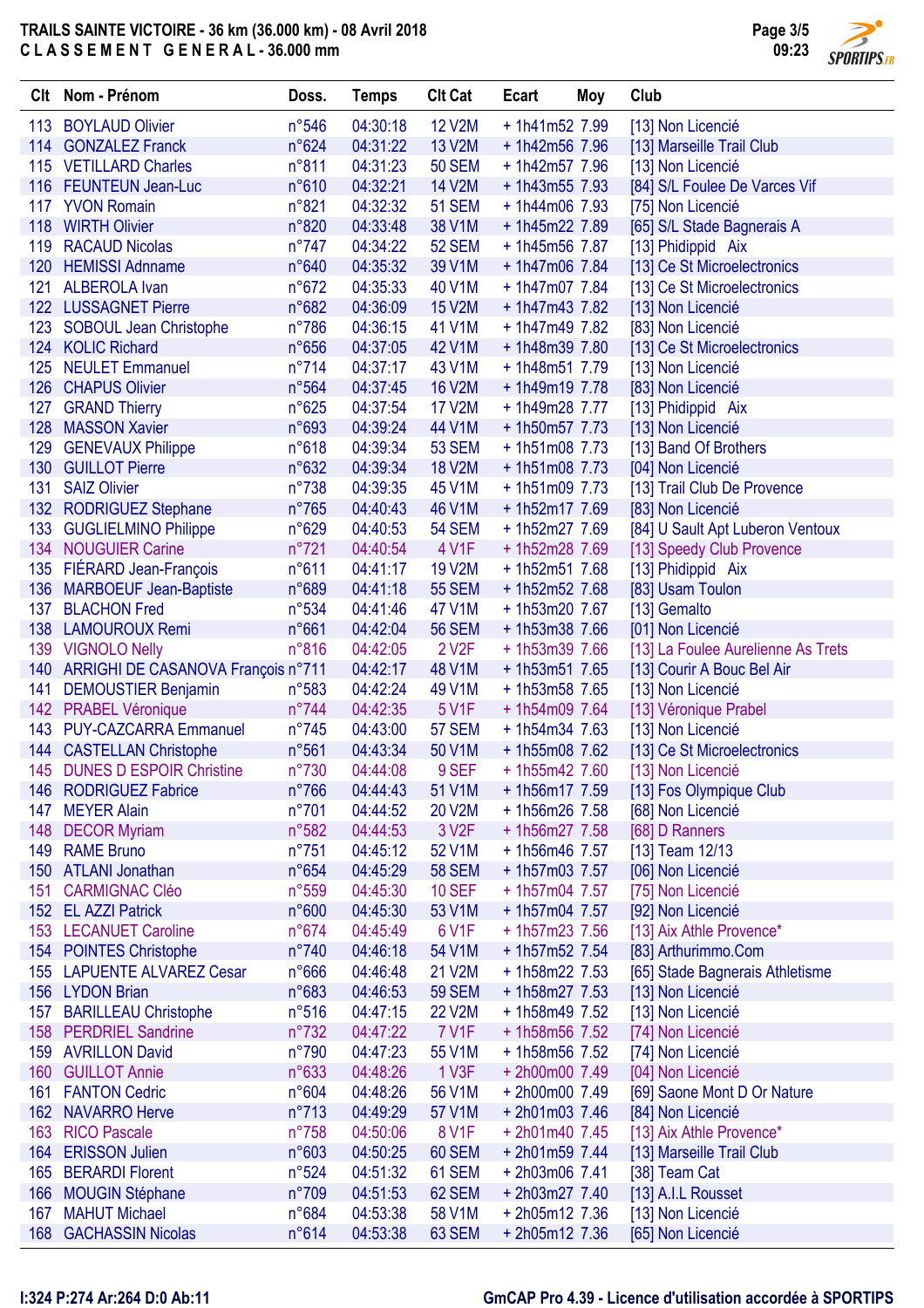

|     | Clt Nom - Prénom                                     | Doss.          | <b>Temps</b> | <b>CIt Cat</b> | Ecart                              | Moy | Club                                 |
|-----|------------------------------------------------------|----------------|--------------|----------------|------------------------------------|-----|--------------------------------------|
| 169 | <b>BALBO Laurent</b>                                 | n°513          | 04:53:58     | 64 SEM         | $+ 2h05m32$ 7.35                   |     | [84] Non Licencié                    |
| 170 | <b>PAPINI Jerome</b>                                 | $n^{\circ}728$ | 04:53:58     | <b>65 SEM</b>  | $+ 2h05m32$ 7.35                   |     | [13] Non Licencié                    |
| 171 | <b>DE CHARNACE Aymeric</b>                           | n°578          | 04:54:14     | 59 V1M         | $+ 2h05m48$ 7.34                   |     | [13] Courir A Bouc Bel Air           |
|     | 172 MATHIEU Yann                                     | n°697          | 04:54:24     | 60 V1M         | +2h05m58 7.34                      |     | [13] Non Licencié                    |
| 173 | <b>BIERREN Eric</b>                                  | n°532          | 04:54:37     | 23 V2M         | $+ 2h06m117.33$                    |     | [13] Les Foulées Pélissannaises      |
| 174 | <b>THIERY Franck</b>                                 | n°793          | 04:55:11     | 24 V2M         | $+ 2h06m44 7.32$                   |     | [13] Eyguières Course                |
| 175 | <b>BERTIN Tristan</b>                                | $n^{\circ}529$ | 04:55:39     | <b>66 SEM</b>  | $+ 2h07m137.31$                    |     | [78] Non Licencié                    |
| 176 | <b>MAYER Philippe</b>                                | n°698          | 04:57:53     | 25 V2M         | $+ 2h09m277.25$                    |     | [13] Marseille Trail Club            |
| 177 | <b>SCHOUMACHER Julien</b>                            | $n^{\circ}782$ | 04:58:52     | 67 SEM         | $+ 2h10m26$ 7.23                   |     | [84] Non Licencié                    |
|     | 178 RACAUD David                                     | $n^{\circ}748$ | 04:59:36     | 68 SEM         | $+ 2h11m107.21$                    |     | [69] Non Licencié                    |
| 179 | <b>PELLET Nicolas</b>                                | $n^{\circ}731$ | 04:59:52     | 2 ESM          | $+ 2h11m26$ 7.20                   |     | [13] My Tribe                        |
| 180 | NOËL Stéphan                                         | n°719          | 05:02:43     | 61 V1M         | $+ 2h14m1777.14$                   |     | [83] Non Licencié                    |
| 181 | <b>ROUX-MARCHAND Thierry</b>                         | $n^{\circ}771$ | 05:02:52     | 26 V2M         | $+ 2h14m26$ 7.13                   |     | [38] F2V                             |
| 182 | <b>CAVAGNA Daniel</b>                                | n°562          | 05:02:59     | 69 SEM         | $+ 2h14m337.13$                    |     | [13] Cea Cadarache                   |
| 183 | <b>CHAUVIN Jérôme</b>                                | $n^{\circ}566$ | 05:03:04     | 62 V1M         | $+ 2h14m38$ 7.13                   |     | [84] Team Cabrieres                  |
| 184 | <b>DEBLAISE Laurent</b>                              | n°580          | 05:03:05     | 63 V1M         | $+ 2h14m38$ 7.13                   |     | [84] Team Cabrieres                  |
|     | 185 FAVRE Richard                                    | n°607          | 05:04:30     | 64 V1M         | $+ 2h16m04 7.09$                   |     | [84] Non Licencié                    |
| 186 | <b>REBERT Philippe</b>                               | $n^{\circ}752$ | 05:04:50     | <b>27 V2M</b>  | $+ 2h16m24 7.09$                   |     | [68] D Ranner                        |
| 187 | <b>FASOLA Gérard</b>                                 | n°619          | 05:04:52     | <b>28 V2M</b>  | +2h16m26 7.09                      |     | [13] Marseille Trail Club            |
| 188 | <b>CARBONNIER Clément</b>                            | $n^{\circ}556$ | 05:05:28     | <b>70 SEM</b>  | $+ 2h17m017.07$                    |     | [75] Wvc                             |
| 189 | <b>RULLIERE Fabrice</b>                              | $n^{\circ}773$ | 05:06:15     | <b>71 SEM</b>  | $+ 2h17m497.05$                    |     | [84] Non Licencié                    |
| 190 | <b>CARLE-ROUX Guilhem</b>                            | n°558          | 05:06:34     | <b>72 SEM</b>  | $+ 2h18m08$ 7.05                   |     | [13] Non Licencié                    |
| 191 | <b>JOURDAIN Cyril</b>                                | n°649          | 05:06:48     | 29 V2M         | +2h18m22 7.04                      |     | [83] Non Licencié                    |
| 192 | <b>BOREL Jean-Yves</b>                               | n°541          | 05:07:15     | 65 V1M         | $+ 2h18m497.03$                    |     | [67] Usc Septemes                    |
| 193 | <b>VELUIRE Pierre</b>                                | $n^{\circ}527$ | 05:07:15     | 30 V2M         | +2h18m49 7.03                      |     | [13] Non Licencié                    |
| 194 | <b>DAMAMME Olivier</b>                               | $n^{\circ}575$ | 05:07:43     | 31 V2M         | +2h19m17 7.02                      |     | [76] Tacc O Tacc C                   |
| 195 | <b>BATAULT Gaël</b>                                  | n°518          | 05:08:13     | <b>73 SEM</b>  | $+ 2h19m4777.01$                   |     | [13] Non Licencié                    |
| 196 | <b>BENEZET Loic</b>                                  | n°522          | 05:08:29     | <b>74 SEM</b>  | +2h20m03 7.00                      |     | [30] Les Bipèdes De La Vaunage       |
| 197 | <b>BERGER Jean Claude</b>                            | n°572          | 05:08:55     | 32 V2M         | +2h20m29 6.99                      |     | [38] Non Licencié                    |
| 198 | <b>DOUILLET Vincent</b>                              | n°591          | 05:08:56     | 66 V1M         | +2h20m30 6.99                      |     | [13] Non Licencié                    |
| 199 | <b>LAPUENTE Sabine</b>                               | n°665          | 05:09:13     | 9 V1F          | +2h20m47 6.99                      |     | [65] Stade Bagnerais Athletisme      |
| 200 | <b>TRUCHET Guillaume</b>                             | n°801          | 05:10:08     | <b>75 SEM</b>  | $+2h21m426.97$                     |     | [84] Non Licencié                    |
| 201 | <b>BERTIN Denis</b>                                  | n°528          | 05:10:09     | 33 V2M         | $+ 2h21m436.96$                    |     | [78] Sainte Victoire                 |
| 202 | <b>VATINET Matthieu</b>                              | n°808          | 05:10:27     | <b>76 SEM</b>  | +2h22m01 6.96                      |     | [13] Non Licencié                    |
| 203 | <b>GONNET Helene</b>                                 | n°623          | 05:10:30     | <b>11 SEF</b>  | $+ 2h22m04 6.96$                   |     |                                      |
|     | 204 LAZIC Goran                                      | n°670          |              | 67 V1M         | +2h22m12 6.95                      |     | [84] Non Licencié                    |
| 205 | <b>LEROY Camille</b>                                 | $n^{\circ}677$ | 05:10:38     | 77 SEM         | $+ 2h23m32 6.92$                   |     | [83] Non Licencié                    |
|     |                                                      |                | 05:11:59     |                |                                    |     | [68] Non Licencié                    |
| 206 | <b>VITALI Delphine</b>                               | n°818          | 05:12:07     | 10 V1F         | $+ 2h23m416.92$                    |     | [01] Non Licencié                    |
| 207 | <b>PINEAU Gwenaelle</b><br><b>DESCATEAUX Mickael</b> | $n^{\circ}736$ | 05:12:07     | <b>12 SEF</b>  | $+ 2h23m416.92$<br>$+ 2h23m486.92$ |     | [13] Lestrailersquidechirent         |
| 208 | <b>NOËL Anne</b>                                     | n°585          | 05:12:14     | 68 V1M         | $+ 2h24m056.91$                    |     | [60] Non Licencié                    |
| 209 |                                                      | $n^{\circ}720$ | 05:12:31     | <b>11 V1F</b>  |                                    |     | [83] Non Licencié                    |
|     | 210 SARRET Florent                                   | $n^{\circ}776$ | 05:13:26     | <b>78 SEM</b>  | +2h25m00 6.89                      |     | [83] Non Licencié                    |
| 211 | <b>RICO Alain</b>                                    | $n^{\circ}759$ | 05:13:42     | 1 V4M          | $+ 2h25m16$ 6.89                   |     | [13] Aix Athle Provence*             |
|     | 212 SERIGNAC Celine                                  | n°784          | 05:14:17     | <b>13 SEF</b>  | $+ 2h25m516.87$                    |     | [13] Marseille Trail Club            |
| 213 | <b>MATHIEU Emmanuelle</b>                            | n°696          | 05:14:23     | 12 V1F         | $+2h25m566.87$                     |     | [13] Lfa Trets                       |
| 214 | <b>RENAULT Valérie</b>                               | $n^{\circ}755$ | 05:14:23     | 13 V1F         | $+ 2h25m576.87$                    |     | [13] Lfa Trets                       |
| 215 | <b>ROTA Michaël</b>                                  | $n^{\circ}768$ | 05:14:27     | 69 V1M         | $+2h26m006.87$                     |     | [84] Non Licencié                    |
|     | 216 LEYDIER Yoann                                    | n°678          | 05:15:03     | <b>79 SEM</b>  | $+2h26m376.86$                     |     | [69] Non Licencié                    |
| 217 | <b>CAMERLYNCK David</b>                              | n°551          | 05:16:47     | 80 SEM         | +2h28m21 6.82                      |     | [13] Non Licencié                    |
| 218 | <b>GALLONE Eric</b>                                  | n°615          | 05:17:44     | 34 V2M         | $+ 2h29m18$ 6.80                   |     | [13] Non Licencié                    |
| 219 | LE MENESTREL Yves                                    | $n^{\circ}671$ | 05:18:27     | 2 V4M          | $+2h30m016.78$                     |     | [73] Cyclo-Club Ugine                |
| 220 | <b>NUNAN Micheal</b>                                 | $n^{\circ}722$ | 05:19:40     | 70 V1M         | $+2h31m146.76$                     |     | [13] Non Licencié                    |
| 221 | <b>GUILLAUD Anne-Carine</b>                          | n°630          | 05:20:00     | 14 V1F         | $+2h31m346.75$                     |     | [43] Athletic Club Secteur Monistrol |
|     | 222 CAMUS Christophe                                 | n°552          | 05:21:11     | 71 V1M         | $+ 2h32m456.73$                    |     | [13] Fos Olympique Club              |
| 223 | <b>BERILLON Gilles</b>                               | $n^{\circ}526$ | 05:21:55     | <b>72 V1M</b>  | +2h33m29 6.71                      |     | [94] Non Licencié                    |
|     | 224 DE LAFARGE Guillaume                             | n°579          | 05:21:55     | 73 V1M         | +2h33m29 6.71                      |     | [94] Non Licencié                    |